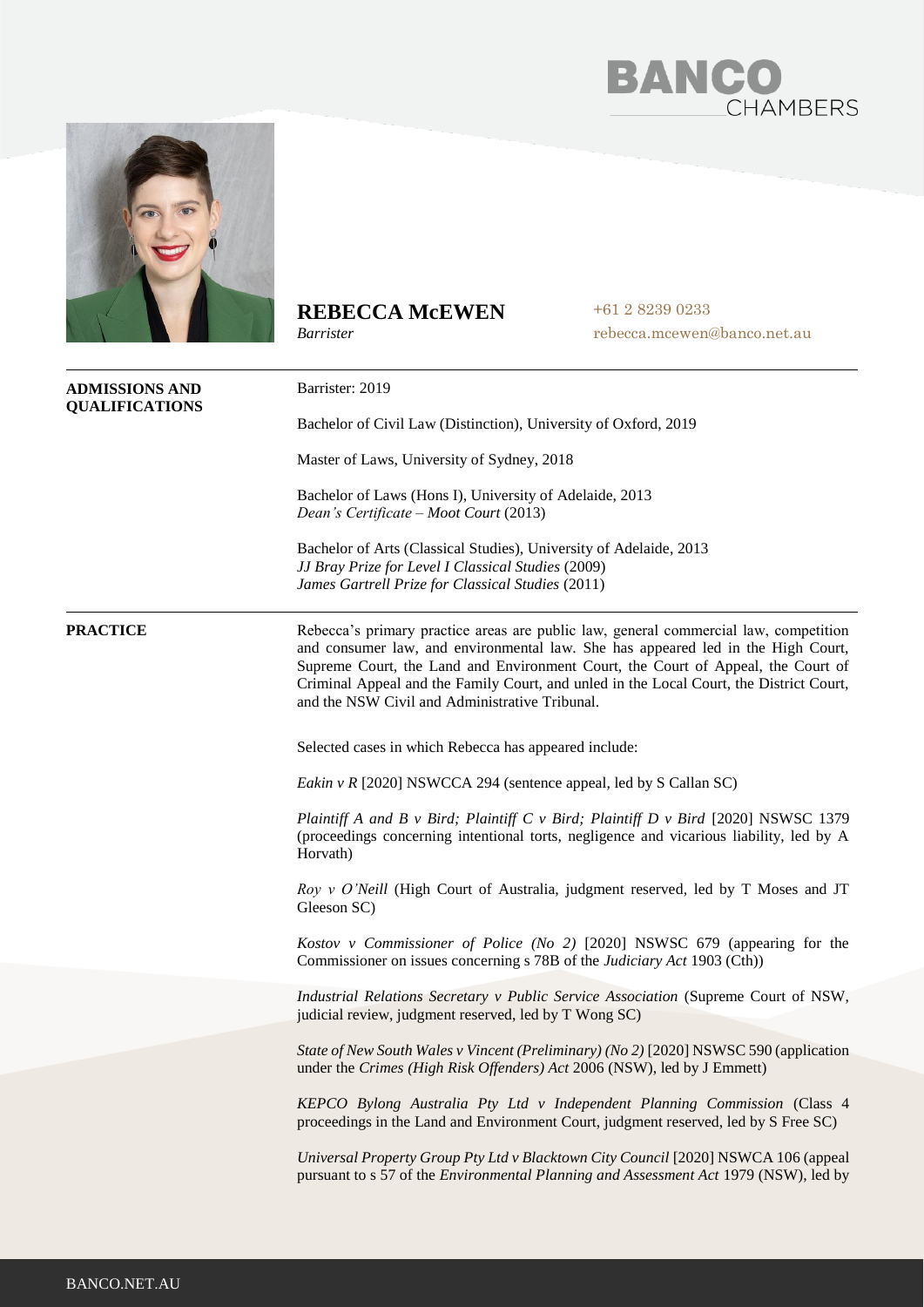# BANC **HAMBERS**

I Hemmings SC)

*IPM Holdings Pty Ltd v City of Sydney Council* (Class 1 proceeding in the Land and Environment Court, judgment reserved, led by K Richardson SC)

*Pittking Properties Pty Ltd v Waverley Council* [2020] NSWLEC 21 (Class 4 proceedings in the Land and Environment Court, led by I Hemmings SC)

*Apokis v Transport for New South Wales* [2020] NSWCA 39 (appeal pursuant to s 57 of the *Environmental Planning and Assessment Act* 1979 (NSW), led by N Eastman)

### Selected Advice Work

Advice concerning the application and operation of the *Crimes (High Risk Offenders Act)* 2006 (NSW) and the *Terrorism (High Risk Offenders) Act* 2017 (NSW).

Advice concerning judicial review applications and appeals pursuant to the *Environmental Planning and Assessment Act* 1979 (NSW).

Advice to shareholders concerning entitlements under the *Corporations Act 2001* (Cth).

Advice concerning the operation of the Insolvency Practice Schedule and liquidators' obligations under the *Corporations Act* 2001 (NSW).

Advice to companies regarding the operation of the *Competition and Consumer Act 2010*  (Cth) and the *Australian Consumer Law.* 

Advice concerning the operation of the *Royal Commissions Act 1923* (NSW) and associated legislation.

### **EXPERIENCE Courts**

Associate to the Hon Justice Bell, High Court of Australia (2017 – 2018)

Tipstaff to the Hon. Justice Beazley, NSW Court of Appeal (Oct 2016 – Dec 2016)

Tipstaff to the Hon. Justice Sackar, Supreme Court of NSW (2015)

Associate to the Hon. Justice Farrell, Federal Court of Australia (2014 – 2015)

### **Academic**

Tutor (Corporations Law) Australian National University (2017)

Sessional Lecturer (Equity and Trusts, Torts), University of NSW (2016)

Tutor (Torts), University of Sydney (2016 & 2018

Reporter, Federal Law Reports (2015 – 2016)

**AWARDS Winner** of the 7 King's Bench Walk Commercial Law Moot (2019) **Winner** of the Australian Law Students' Association Championship Moot (2013) **Winner** of the Kelly & Co Open Moot (2013) **Runner-Up** (representing Australia) at the Commonwealth Moot (2013) **Winner** of the Kelly & Co Open Moot (2012) **Grand Finalist** at the Kirby Contract Moot (2012)